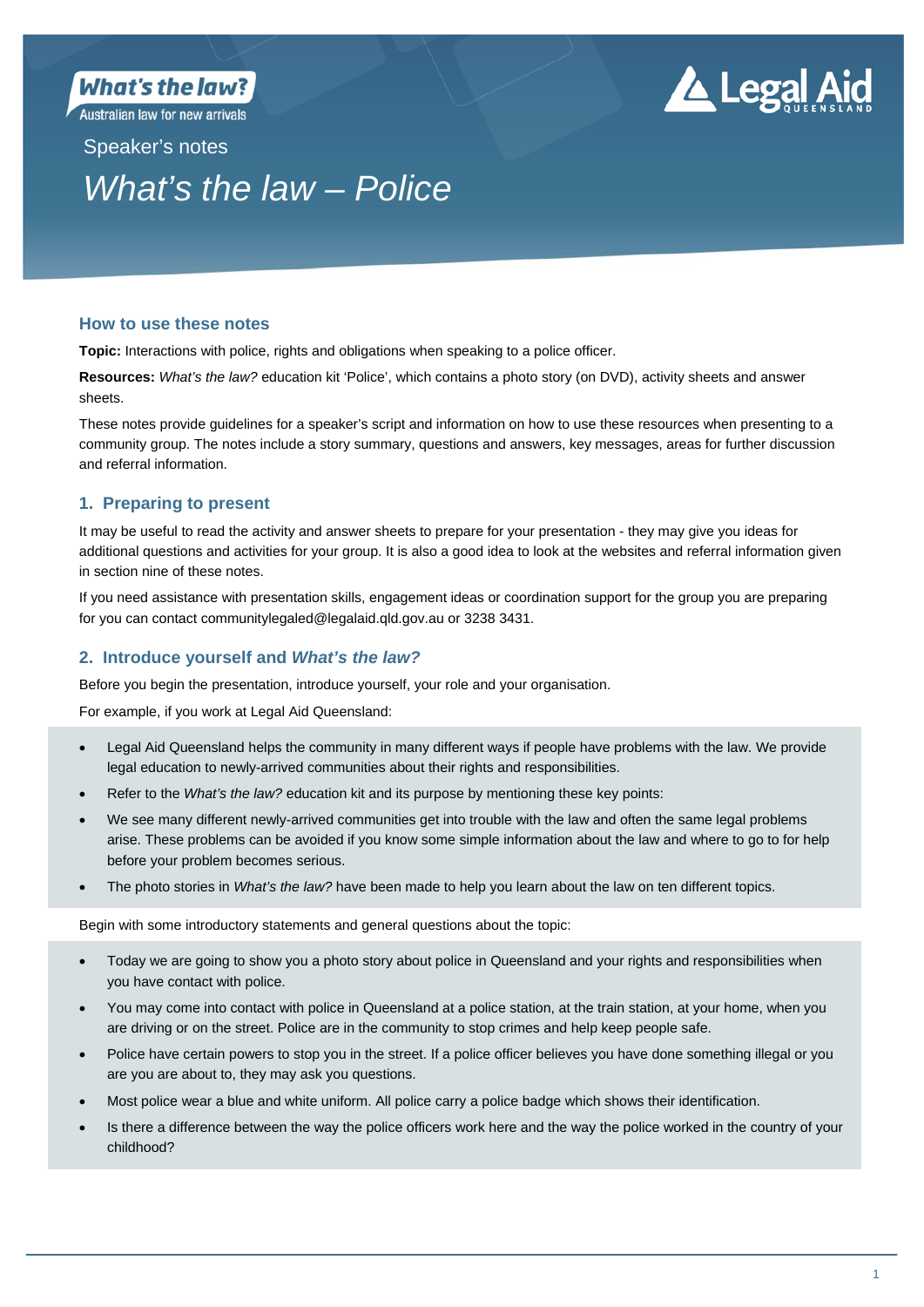## **3. Summarise the photo story**

- This story is about Abdi and Gahmal who are in a shopping centre and are approached by a police officer.
- The police officer thinks Abdi looks like someone who committed a crime in the area and asks him for his name and address.
- Abdi provides a false name first then finally provides his real name.
- He is then charged by the police and goes to Legal Aid Queensland for help and advice.

## **4. Ask questions**

To strengthen engagement with the photo story and develop the group's legal literacy, ask key questions before showing the story. This will encourage the group to watch actively and think about key messages.

While you are watching the story, think about the next three questions:

**What should Abdi do when he is talking to the police?** 

**What information must Abdi provide to the police and what must the police provide to Abdi?** 

#### **Does Abdi have to answer any other questions the police ask?**

# **5. Show the photo story**



### **6. Answer the questions**

Ask the same key questions after you show the story and allow for discussion to tease out the right answers.

#### **What should Abdi do when he is talking to the police?**

- He should remain calm and try not to show his anger or frustration. Anger can make the situation worse if the police feel you are making it hard for them to do their job. You can be charged with obstructing a police officer.
- Police also have an obligation to remain calm and act fairly in these situations.

#### **What information must Abdi provide to the police and what must the police provide to Abdi?**

- A police officer can ask you to give your name and address in certain circumstances, which include:
- the police find you committing an offence
- the police officer reasonably suspects you have committed an offence
- the police officer reasonably suspects you can help with an investigation.
- If the police believe you are under 18, he or she can also ask you to state your date of birth.
- You must provide correct information about your name and address. It is an offence to provide false information to police about your name and address.
- If you ask a police officer for their details they must provide you with their name, rank and the police station where they work.

#### **Does Abdi have to answer any other questions the police ask?**

- Abdi only has to provide his name and address. He does not have to provide the police with any further information.
- If the police ask you other questions, you have the right to remain silent and ask for a lawyer and a friend or relative to help you.
- If you feel that the police have been unfair to you, you can speak to Legal Aid Queensland to help you make a complaint.